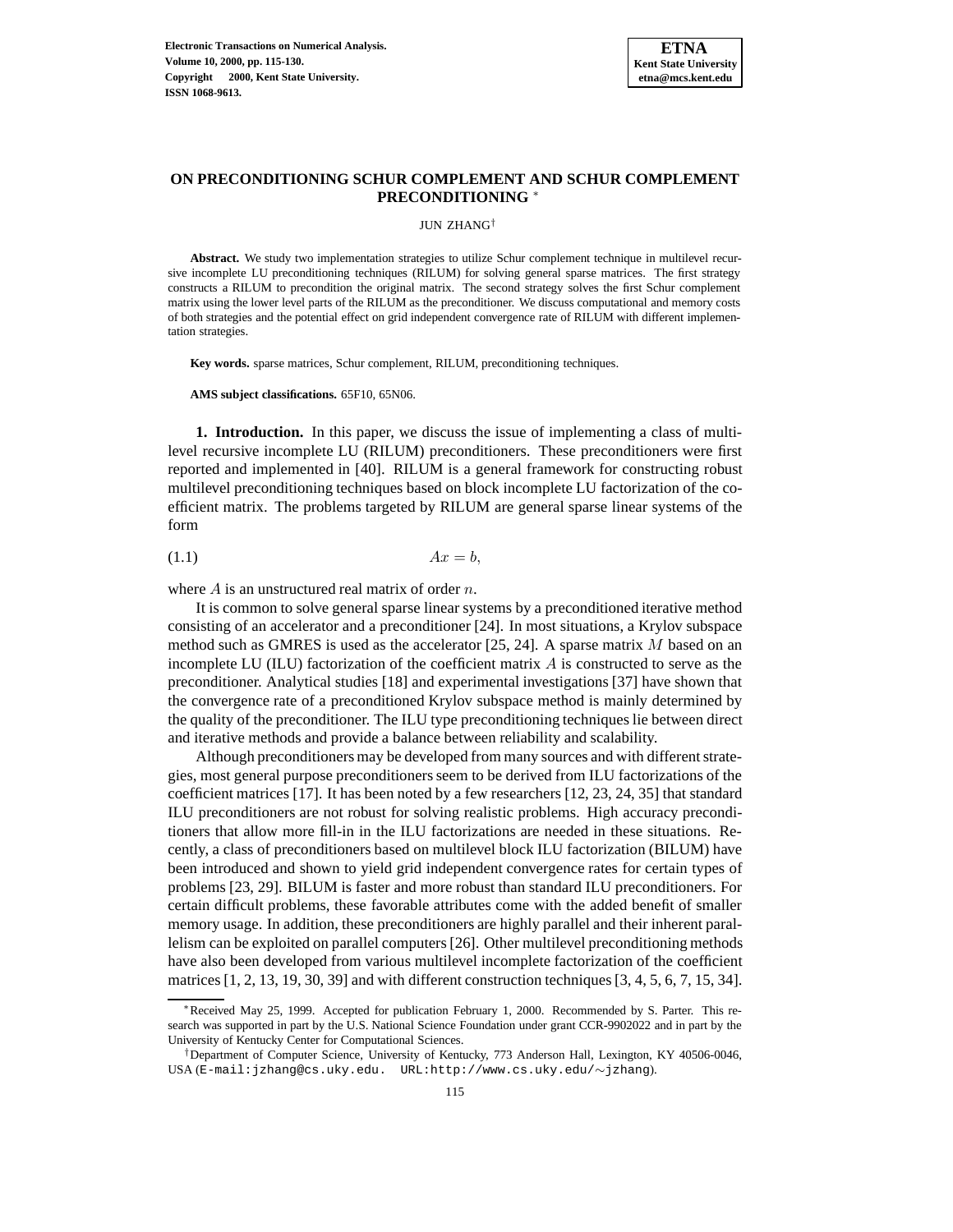Multilevel and multigrid techniques build on the idea that different error components can be treated efficiently on different level scales. This is the fundamental philosophy behind many multiscale computation techniques. Multilevel ILU preconditioning techniques such as BILUM are similar in philosophy to classical algebraic multigrid methods [8, 10, 20]. The latter were designed to mimic geometric multigrid methods for solving sparse linear systems without a grid structure. In fact, it has been shown that there are links between multilevel preconditioning techniques and algebraic multigrid methods [28]. Our recent research work shows that comparable multilevel ILU preconditioners can also be constructed using algebraic multigrid approaches [39].

A common problem with most ILU preconditioners is that their accuracy is fixed once they are computed. If it is found that the accuracy of a computed preconditioner is insufficient and the preconditioned iterative method converges unacceptably slowly, a new preconditioner with a higher accuracy has to be recomputed. The previously computed preconditioner cannot be updated and the computation is wasted.

In a recent paper [40], we proposed a general framework for constructing robust multilevel recursive ILU preconditioning techniques (RILUM). We enhanced the robustness of BILUM preconditioner by adding interlevel acceleration in the form of solving interlevel Schur complement matrices approximately. The main quality of RILUM that differs it from other ILU preconditioners is that its accuracy is dynamically determined in the preconditioning process by specifying different stopping criteria to the coarse level iterations. These preconditioners, by their construction and by the philosophy on which they are based, may be highly robust and scalable for solving general sparse linear systems. Two implementations have been tested in [40], mainly to compare different treatments of successive Schur complement matrices. It has been found that forming the Schur complement matrices in the preconditioning process is more efficient than computing and storing the approximate Schur complement matrices in the construction phase. For certain types of problems, the former implementation may yield a convergence rate that is independent of the problem sizes; the latter may not.

This paper follows the idea of [40]. Instead of using the constructed multilevel recursive matrices to precondition the original coefficient matrix A, we propose to solve the first Schur complement matrix by an iterative process. Such a solution process is then preconditioned by the coarser level recursive Schur complement matrices. This new strategy is realized with the implementation of forming Schur complement matrices in the preconditioning process.

This paper includes four additional sections. The next section introduces a general framework for constructing multilevel recursive ILU preconditioning techniques. Section 3 discusses the advantages and disadvantages of different treatments of the Schur complement matrices. Section 4 reports numerical comparisons. Concluding remarks are given in Section 5.

**2. RILUM Preconditioner.** We use  $\alpha$  for the level reference and assume  $0 \leq \alpha \leq \mathcal{L}$ for a certain integer L. For convenience we denote the original coefficient matrix as  $A_0 = A$ .

On a given level  $\alpha$ , we first permute the matrix  $A_{\alpha}$  into a two by two block form

(2.1) 
$$
P_{\alpha}A_{\alpha}P_{\alpha}^{T} = \begin{pmatrix} D_{\alpha} & F_{\alpha} \\ E_{\alpha} & C_{\alpha} \end{pmatrix},
$$

where  $P_{\alpha}$  is a permutation matrix to be specified later. We denote the order of  $A_{\alpha}$  by  $n_{\alpha}$ and that of  $D_{\alpha}$  by  $m_{\alpha}$ . The order of the submatrix  $C_{\alpha}$  is  $n_{\alpha+1} = n_{\alpha} - m_{\alpha}$ . The submatrix  $D_{\alpha}$  is block diagonal, well conditioned, and not too small. Such a reordering of the matrix can be obtained by a block independent set ordering [29]. The conditioning of the submatrix  $D_{\alpha}$  may be controlled by imposing a diagonal threshold strategy in the block independent set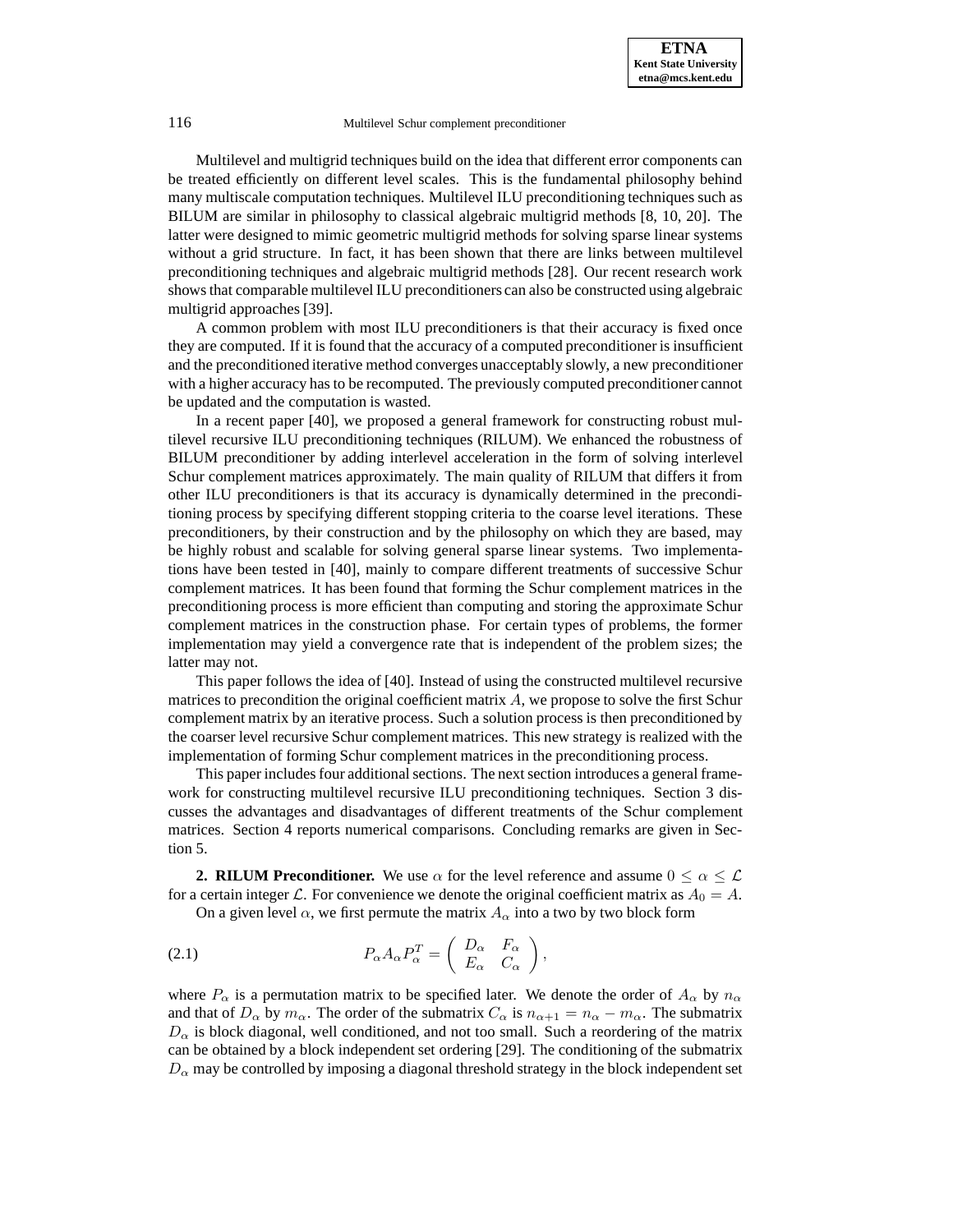search process [31, 32]. For the ease of notation in our following discussions, we use  $A_{\alpha}$  to denote both the permuted and the unpermuted matrices. The permutation matrix  $P_{\alpha}$  will no longer appear explicitly.

In multilevel preconditioning techniques the block partitioning (2.1) induces a block LU factorization of the form

(2.2) 
$$
\begin{pmatrix} I_{\alpha} & 0_{\alpha} \\ E_{\alpha} D_{\alpha}^{-1} & I_{\alpha} \end{pmatrix} \begin{pmatrix} D_{\alpha} & F_{\alpha} \\ 0_{\alpha} & A_{\alpha+1} \end{pmatrix},
$$

where

$$
(2.3) \t\t A_{\alpha+1} = C_{\alpha} - E_{\alpha} D_{\alpha}^{-1} F_{\alpha}
$$

is the Schur complement of  $A_{\alpha}$  with respect to  $C_{\alpha}$ .  $I_{\alpha}$  and  $0_{\alpha}$  are the generic identity and zero matrices on level  $\alpha$ . Suppose that the above block factorizations can be performed successfully for  $0 \le \alpha \le \mathcal{L}$ , we will have a sequence of matrices

$$
\mathcal{A} = \{A_0, A_1, \ldots, A_{\mathcal{L}}, A_{\mathcal{L}+1}\}.
$$

The relative density (the number of nonzero elements in each row) of the matrices is increasing as the matrix order decreases. To maintain sparsity during the multilevel recursive LU factorization we drop small size elements in the computation of  $A_{\alpha+1}$  so that  $A_{\alpha+1}$  (see  $A_{\alpha+1}$  below) is approximately as sparse as  $A_{\alpha}$ . There are at least two types of dropping strategy that can be employed during the construction of  $A_\alpha$  [40]. A *single dropping strategy* uses a threshold parameter  $\tau > 0$ . Any computed elements that are smaller than  $\tau$  times the average of the nonzero elements of the current row are dropped. A *double dropping strategy* will use another parameter  $p$ , in addition to  $\tau$ , to control the total number of nonzero elements kept in the L and U parts of each row. For detailed descriptions on various dropping strategies, see [22, 30, 40]. Hence, we actually compute an approximate Schur complement  $A_{\alpha+1}$ of  $A_{\alpha}$ . Denote  $\overline{A}_0 = A_0 = A$ , we have a sequence of matrices

$$
\bar{\mathcal{A}} = {\bar{A}_0, \bar{A}_1, \ldots, \bar{A}_{\mathcal{L}}, \bar{A}_{\mathcal{L}+1}},
$$

which is an approximation of A. ¿From the matrix sequence  $\overline{A}$  we can construct another sequence of matrices in a block factored form

$$
(2.4) \t M_{\alpha} = \begin{pmatrix} I_{\alpha} & 0_{\alpha} \\ E_{\alpha} D_{\alpha}^{-1} & I_{\alpha} \end{pmatrix} \begin{pmatrix} D_{\alpha} & F_{\alpha} \\ 0_{\alpha} & \bar{A}_{\alpha+1} \end{pmatrix}, \t \alpha = 0, 1, \ldots, \mathcal{L}.
$$

The matrix  $M_{\alpha}$  is an approximate factorization of  $\overline{A}_{\alpha}$  and an approximate to  $A_{\alpha}$  in the form of (2.2). It can be used as a preconditioner for the matrix  $A_{\alpha}$  or  $\overline{A}_{\alpha}$ . For completeness, we assume that the matrix  $M_{\mathcal{L}+1}$  is constructed differently as a fixed preconditioner, which means its action does not require any further subsidiary iteration.

A preconditioning process is to transform a linear system

$$
\bar{A}_{\alpha} x_{\alpha} = b_{\alpha}
$$

into an equivalent form

$$
(2.6) \t\t\t M_{\alpha}^{-1} \bar{A}_{\alpha} x_{\alpha} = M_{\alpha}^{-1} b_{\alpha}.
$$

The purpose of performing such a transformation is the expectation that, with a "good" preconditioner  $M_{\alpha}$ , an iterative method solving (2.6) will converge much faster than solving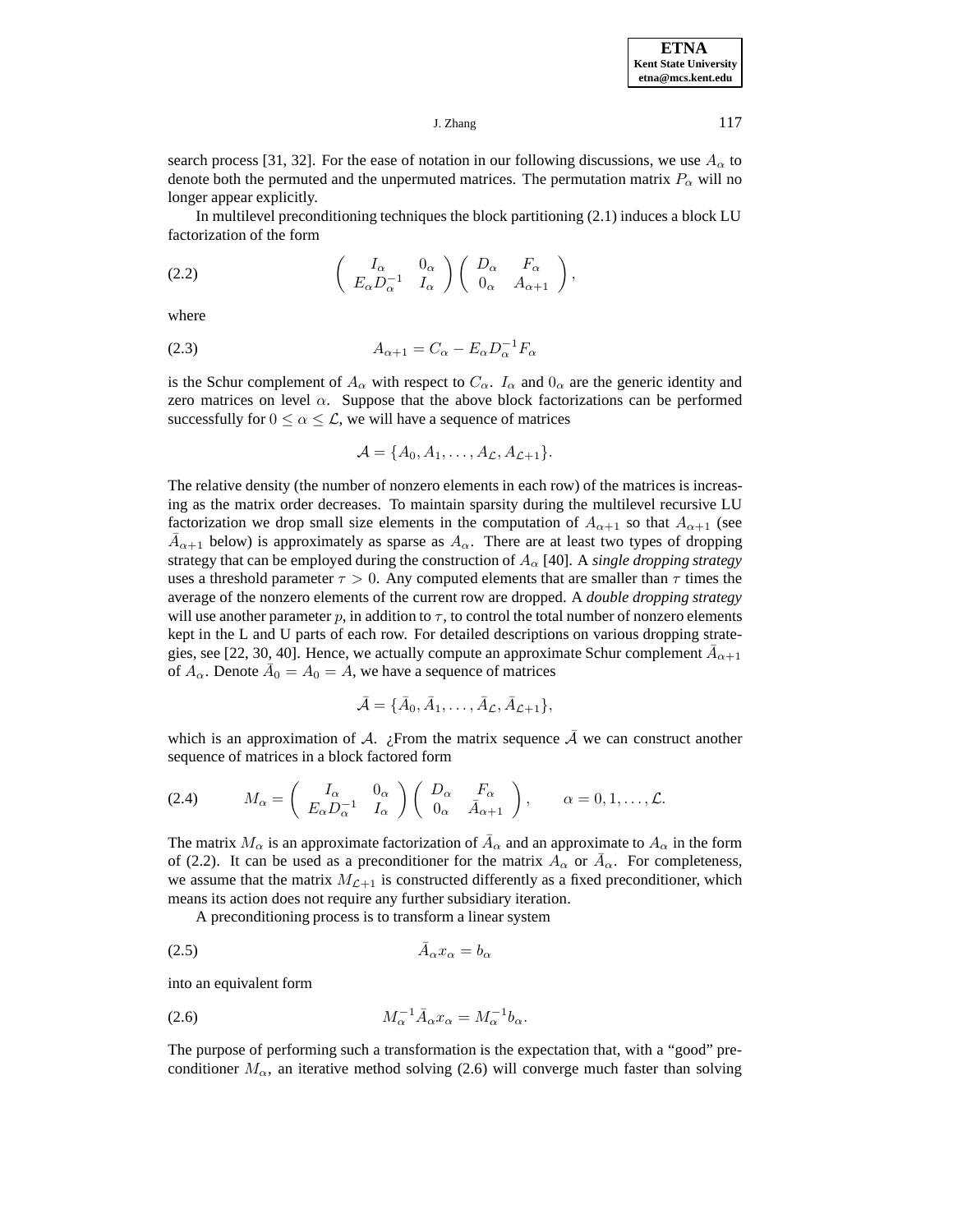(2.5). The reduction in iteration counts is so significant that the additional cost of implementing preconditioning is compensated.

The set of the matrices  $M_{\alpha}$  can be considered as a class of multilevel preconditioner based on the recursive ILU factorization of the coefficient matrix. This class of preconditioner is referred to as multilevel recursive ILU preconditioners or RILUM [40].

The application of the preconditioner  $M_{\alpha}$  requires the solution of a linear system (the approximate Schur complement)

(2.7) 
$$
\bar{A}_{\alpha+1} x_{\alpha+1} = b_{\alpha+1}.
$$

The solution of the system (2.7) can be obtained by another iteration process preconditioned by the preconditioner  $M_{\alpha+1}$ . The application of  $M_{\alpha+1}$  requires the solution of  $\bar{A}_{\alpha+2}x_{\alpha+2} =$  $b_{\alpha+2}$ , and so on. This recursive preconditioning-solving process continues until the solution of the linear system

$$
\bar{A}_{\mathcal{L}+1}x_{\mathcal{L}+1}=b_{\mathcal{L}+1}
$$

can be obtained inexpensively either by a direct method  $\frac{1}{1}$  or by an iterative method preconditioned by a fixed preconditioner  $M_{\mathcal{L}+1}$ . Figure 2.1 shows the logical relations between  $\bar{A}_{\alpha}$  and  $M_{\alpha}$  on each level. Figure 2.2 is an illustration of the multilevel recursive ILU preconditioner in a simple form in which one iteration is performed on each level. Figure 2.2 is reminiscent of a multigrid V cycle algorithm [9]. Alternative cycling algorithms can be deduced analogously.



FIG. 2.1. *Logical relations between the Schur complement (coefficient) matrices and the preconditioners on each level in the general framework of multilevel recursive preconditioning techniques.*

The more accurately the system (2.7) is solved, the more accurate the preconditioner  $M_{\alpha}$  is. It follows that a more accurate RILUM preconditioner results. Thus, the accuracy of RILUM can be controlled dynamically in the preconditioning process, after it has been computed. If the iteration process indicates that the accuracy of the current preconditioning process is insufficient, a more strict stopping criterion can be placed on the subiteration on solving the system (2.7) so that it yields better preconditioning effect on level  $\alpha$ .

<sup>&</sup>lt;sup>1</sup>In this case,  $M_{\mathcal{L}+1}$  is not needed.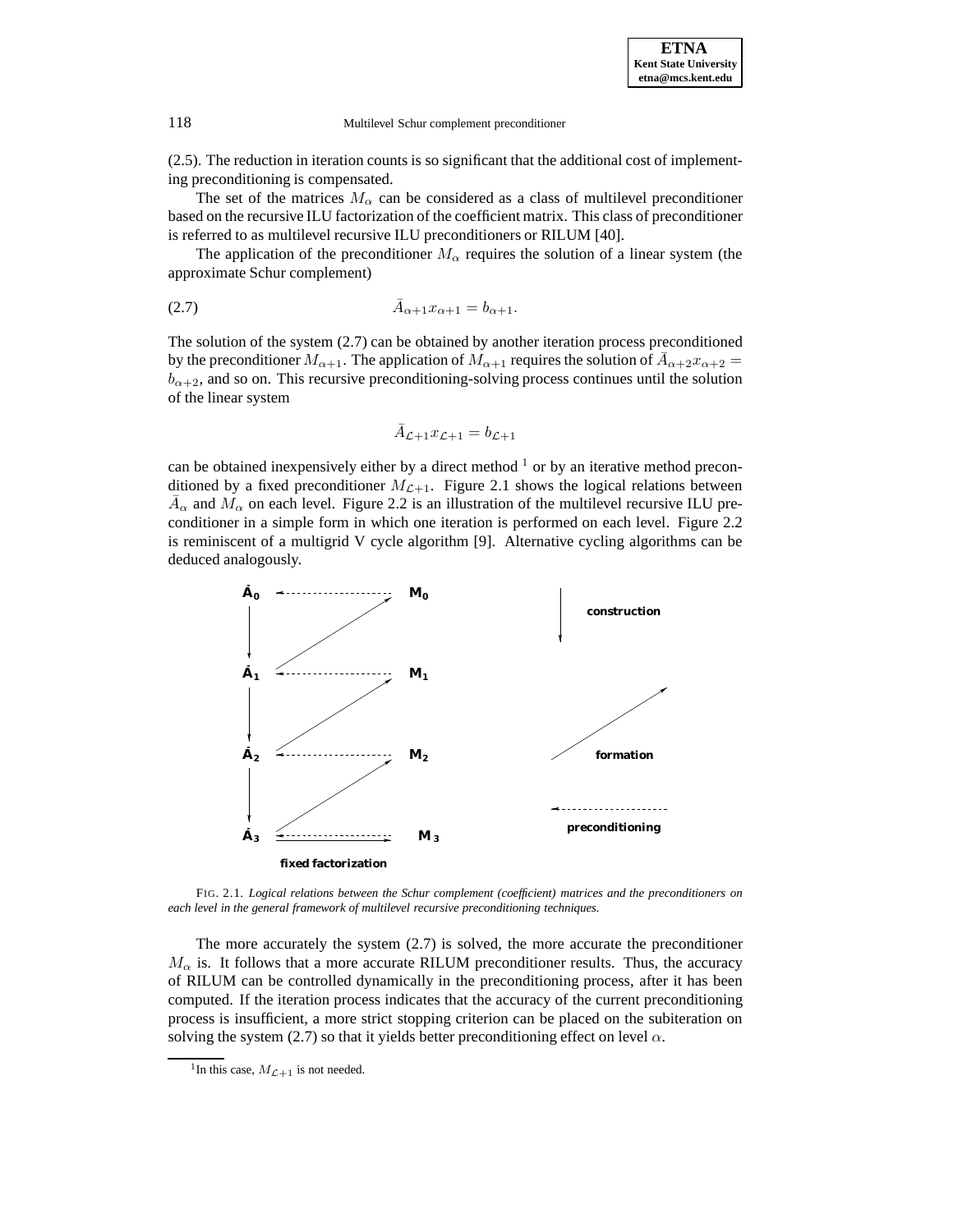

## **coarsest level solution**

FIG. 2.2. *An illustration of a multilevel recursive ILU preconditioning process.*

Let the right-hand side vector b and the solution vector x be partitioned in accordance to the block partitioning (2.1). On each level  $\alpha$  we have

$$
x_{\alpha} = \begin{pmatrix} x_{\alpha,1} \\ x_{\alpha,2} \end{pmatrix}
$$
 and  $b_{\alpha} = \begin{pmatrix} b_{\alpha,1} \\ b_{\alpha,2} \end{pmatrix}$ .

Within each iteration on the original linear system (1.1) with  $\alpha = 0$  we need to solve the linear systems (2.5) for  $1 \le \alpha \le \mathcal{L}+1$  to a certain accuracy. We may use a Krylov subspace method and use  $M_{\alpha}$  as the preconditioner. The preconditioning action consists of a block forward elimination and a block backward substitution. On each level  $\alpha$ , the forward elimination is performed by solving

$$
\begin{pmatrix} I_{\alpha} & 0_{\alpha} \\ E_{\alpha} D_{\alpha}^{-1} & I_{\alpha} \end{pmatrix} \begin{pmatrix} y_{\alpha,1} \\ y_{\alpha,2} \end{pmatrix} = \begin{pmatrix} b_{\alpha,1} \\ b_{\alpha,2} \end{pmatrix} \text{ with } \begin{cases} y_{\alpha,1} = D_{\alpha}^{-1}b_{\alpha,1}, \\ y_{\alpha,2} = b_{\alpha,2} - E_{\alpha}y_{\alpha,1}, \end{cases}
$$

where  $y_{\alpha} = (y_{\alpha,1}, y_{\alpha,2})^T$  is a temporary vector. Note that we separate the applications of  $D_{\alpha}^{-1}$  and  $E_{\alpha}$  since we do not in general compute the explicit product matrix  $E_{\alpha}D_{\alpha}^{-1}$ , but keep them as two separate factors. The backward substitution is performed to obtain the preconditioning solution  $x_\alpha$  by solving

$$
\begin{pmatrix}\nD_{\alpha} & F_{\alpha} \\
0_{\alpha} & \bar{A}_{\alpha+1}\n\end{pmatrix}\n\begin{pmatrix}\nx_{\alpha,1} \\
x_{\alpha,2}\n\end{pmatrix} =\n\begin{pmatrix}\ny_{\alpha,1} \\
y_{\alpha,2}\n\end{pmatrix}\n\text{ with }\n\begin{cases}\nx_{\alpha,2} & \approx \bar{A}_{\alpha+1}^{-1}y_{\alpha,2}, \\
x_{\alpha,1} = D_{\alpha}^{-1}(y_{\alpha,1} - F_{\alpha}x_{\alpha,2}).\n\end{cases}
$$

In the first step above, we solve the linear system

$$
\bar{A}_{\alpha+1}x_{\alpha,2} = y_{\alpha,2}
$$

approximately to a certain accuracy by a preconditioned Krylov subspace method. Note that if  $x_{\alpha,2} = x_{\alpha+1}$  and  $y_{\alpha,2} = b_{\alpha+1}$ , the system (2.8) is just the system (2.7) and can therefore be preconditioned by  $M_{\alpha+1}$ .

Since the preconditioning procedure involves iteration processes, the preconditioner changes in different outer iterations. Such a feature requires that the Krylov subspace accelerator be able to accommodate a variable preconditioner. Krylov subspace methods such as FGMRES [21] and GMRESR [33] can accept a variable preconditioner and are ideal for such applications.

**ETNA Kent State University**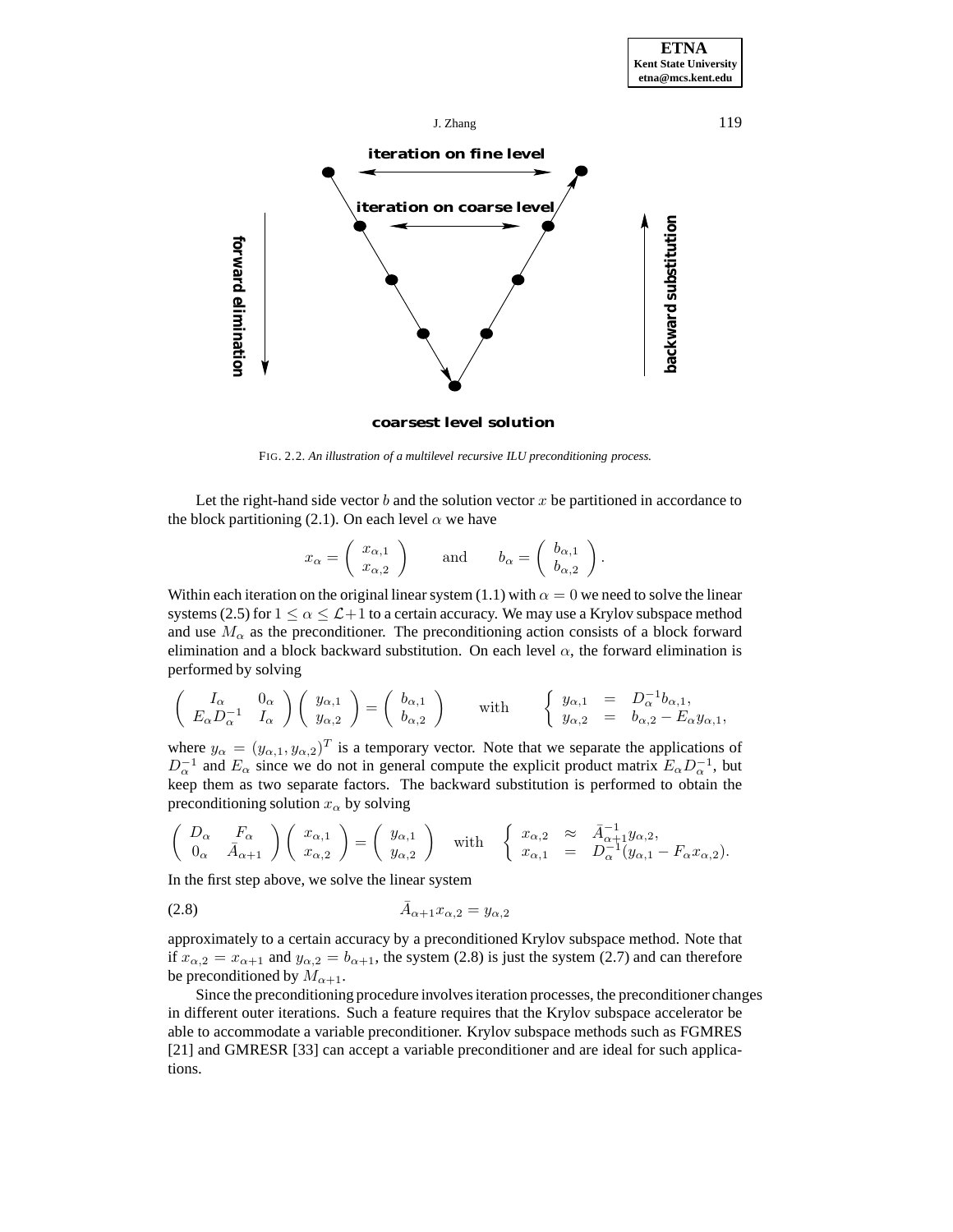**3. Block factorization and Schur complement.** The block factorization (2.2) is performed implicitly. The submatrix  $D_{\alpha}^{-1}$  instead of  $D_{\alpha}$  is stored, along with the submatrices  $E_{\alpha}$  and  $F_{\alpha}$ . The product matrix  $E_{\alpha}D_{\alpha}^{-1}$  is not formed explicitly. Its action will be recovered in the preconditioning process by applying  $D_{\alpha}^{-1}$ , followed by  $E_{\alpha}$ , to the vector in question. Structurally, we store the sparse matrices

$$
\tilde{M}_{\alpha} = \begin{pmatrix} D_{\alpha}^{-1} & F_{\alpha} \\ E_{\alpha} & \bar{A}_{\alpha+1} \end{pmatrix} \quad \text{or} \quad \tilde{M}_{\alpha} = \begin{pmatrix} D_{\alpha}^{-1} & F_{\alpha} \\ E_{\alpha} & C_{\alpha} \end{pmatrix}
$$

level by level in a single long vector, followed by  $M_{\mathcal{L}+1} = L_{\mathcal{L}+1}U_{\mathcal{L}+1}$ .

The Schur complement matrix  $\bar{A}_{\alpha+1}$ , similarly to  $A_{\alpha+1}$  in (2.3), will be computed explicitly in order for the next level preconditioner  $M_{\alpha+1}$  to be constructed. One of the two dropping strategies discussed previously is used to keep  $\bar{A}_{\alpha+1}$  sparse. The computed  $\bar{A}_{\alpha+1}$ is an approximate to  $A_{\alpha+1}$ , as in (2.3).

Since we have to solve a system with  $A_{\alpha+1}$  or  $\bar{A}_{\alpha+1}$  in the preconditioning iteration process, either one of these matrices has to be stored or one of their actions has to be recovered. In the first place,  $\bar{A}_{\alpha+1}$  is computed explicitly for the construction of the coarser level preconditioner  $M_{\alpha+1}$  and is stored after serving that purpose. The preconditioning process for  $M_{\alpha}$  will solve the linear system (2.7). In this case, the submatrix  $C_{\alpha}$  needs not to be stored. We emphasize that  $\bar{A}_{\alpha}x_{\alpha} = b_{\alpha}$  is solved with  $M_{\alpha}$  as preconditioner, which requires that  $A_{\alpha+1}x_{\alpha+1} = b_{\alpha+1}$  be solved,

Alternatively, we may discard  $\bar{A}_{\alpha+1}$  after the construction of  $M_{\alpha+1}$ . Instead, we store the submatrix  $C_{\alpha}$  and solve the linear system with  $A_{\alpha+1}$  for the preconditioner  $M_{\alpha}$ . The action of  $A_{\alpha+1}$  is recovered with matrix by matrix multiplications and a matrix subtraction as in (2.3), since the matrices  $C_{\alpha}$ ,  $D_{\alpha}^{-1}$ ,  $E_{\alpha}$ , and  $F_{\alpha}$  are readily available. In this case, we solve  $A_{\alpha+1}x_{\alpha+1} = b_{\alpha+1}$  with  $M_{\alpha+1}$  as preconditioner, which is actually the permuted  $A_{\alpha+1}$ .

Suppose both linear systems with  $A_{\alpha+1}$  and with  $A_{\alpha+1}$  are solved to the same accuracy. The solution from the system with  $A_{\alpha+1}$  will have a better preconditioning effect than that from the system with  $\bar{A}_{\alpha+1}$ , since  $A_{\alpha+1}$  is an exact Schur complement of  $A_{\alpha}$  and  $\bar{A}_{\alpha+1}$ is an approximate. Keeping  $A_{\alpha+1}$  is expensive in terms of storage cost while computing  $A_{\alpha+1}$  is expensive in terms of computational cost. Numerical experiments in [40] show that the second strategy of assembling the exact Schur complement matrix in the preconditioning process may yield a preconditioner with a convergence rate independent of the problem size for certain types of test problems. In the sequel, we will discuss the RILUM implementation without storing the approximate Schur complement matrices  $A_{\alpha}$ .

**3.1. Preconditioning Schur complement.** The two implementation strategies described above use the Schur complement matrix to precondition the matrix  $A$ . They can be viewed as *Schur complement preconditioning strategies*. Since we favor the strategy that does not store the approximate Schur complement matrices, we propose a new implementation for this strategy which forms the Schur complement action in the preconditioning process.

The first Schur complement matrix can be formed exactly, even it is not computed explicitly. There seems to be no need to use it as a preconditioner. We can solve it to the required accuracy and recover the solution of the original system by one step of backward substitution. In an alternative view, we can consider solving the first level system

(3.1) 
$$
(C_0 - E_0 D_0^{-1} F_0) x_1 = b_1
$$

to the accuracy that would be required by the outer iteration on the system (1.1), then the outer iteration process will converge in one iteration. This strategy will be referred to as *preconditioning Schur complement strategy*.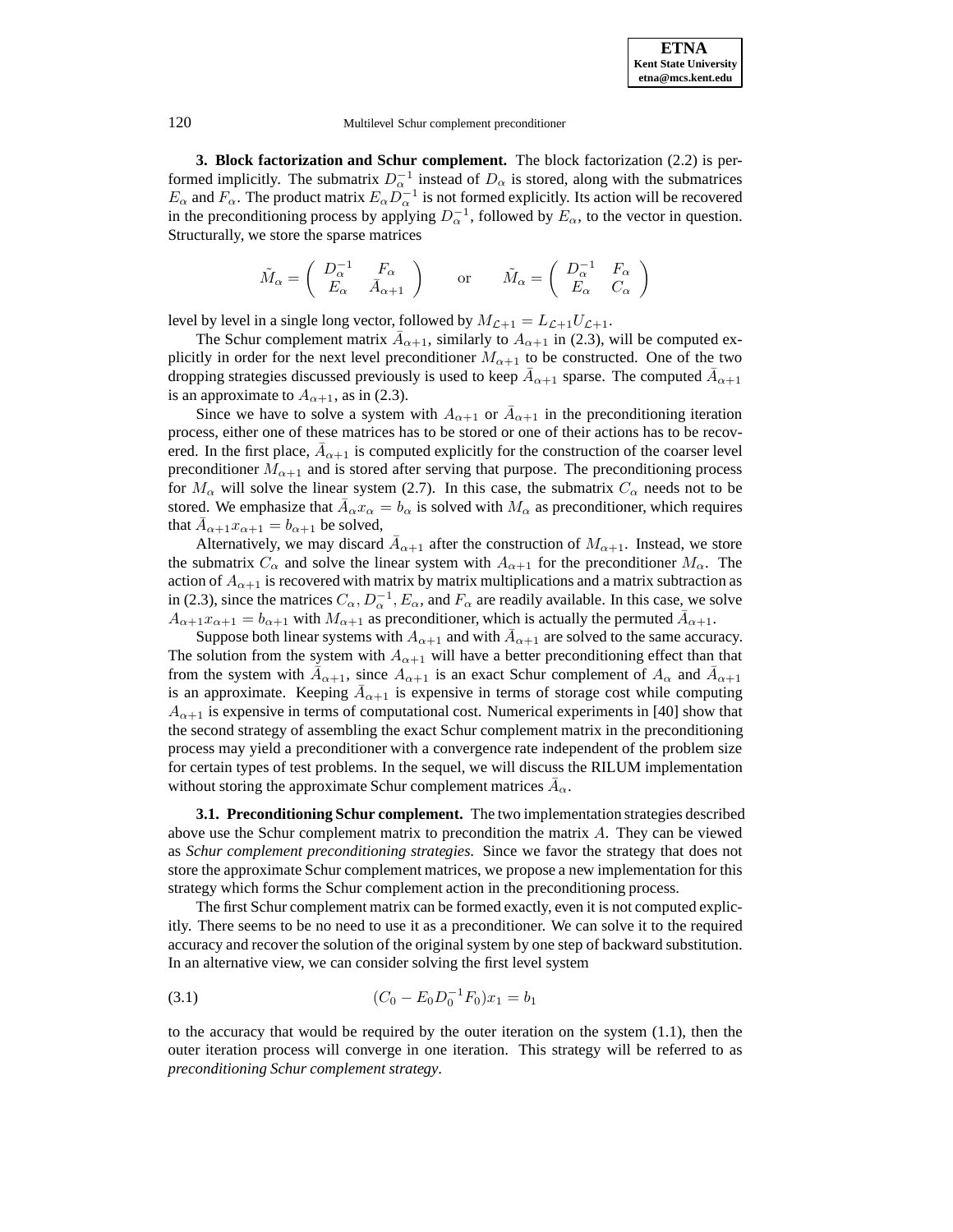There are advantages to applying a Krylov subspace accelerator to the reduced system (3.1). A Krylov subspace accelerator like FGMRES has to be restarted after a few iterations and a restarted FGMRES is not as robust as the full FGMRES [24]. In order for a restarted FGMRES to be as robust as possible, the dimension of the Krylov subspace should be as large as the computer memory permits. Since the size of the reduced system  $(3.1)$ ,  $n_1$ , is substantially smaller than the size of  $A$ ,  $n_0$ , we can allow a larger restart value for the FGMRES applied on the reduced system (3.1) than that we could allow for the FGMRES applied on the original system  $A_0x_0 = b_0$ . Furthermore, it is generally believed that, for certain classes of problems, the condition of a Schur complement matrix is better than that of the original matrix [14]. The preconditioned iterative solver may converge faster when applied to the reduced system (3.1).

Another saving of memory comes from the observation that, in the case of solving the Schur complement system  $(3.1)$  the original matrix is no longer needed since no matrixvector product with A is required and since the stored submatrices  $D_0^{-1}$ ,  $E_0$ ,  $F_0$ , and  $C_0$  and the permutation matrix  $P_0$  are enough to compute an approximate solution to the original linear system.

Let  $nz(A)$  be the number of nonzero elements in A and  $k_0$  be the dimension of FGMRES of the outer iteration originally applied on  $A$ . The total saving in storage cost on the first level with preconditioning on the first Schur complement matrix  $A_1$  is approximately

$$
(2k_0+3)m_0+nz(A),
$$

where  $m_0$  is the size of the block independent set on level 0. The factor  $(2k_0 + 3)$  instead of  $(k_0 + 3)$  is due to the fact that additional  $k_0$  vectors are needed in FGMRES to store the preconditioned residuals [21]. This extra storage space can be used to increase the dimension of the Krylov subspace of the outer iteration from  $k_0$  to

$$
k_0 + \frac{(2k_0 + 3)m_0 + nz(A)}{n - m_0}.
$$

The quality of a preconditioner is also related to a parameter commonly referred to as the *sparsity ratio*. A sparsity ratio is defined as the ratio of the nonzero elements of a preconditioner to that of the original matrix [28]. In the Schur complement preconditioning case, the sparsity ratio is

$$
S_{sp} = \frac{\sum_{\alpha=0}^{\mathcal{L}+1} nz(\tilde{M})}{nz(A)}.
$$

In the case of preconditioning the Schur complement matrix with a Krylov subspace accelerator of the same dimension, the sparsity ratio is reduced to

$$
S_{ps} = \frac{\sum_{\alpha=1}^{\mathcal{L}+1} n z(\tilde{M}) + n z(D_0^{-1}) - n z(D_0)}{n z(A)} = S_{sp} - 1.
$$

There will also be fewer floating point operations involved in the preconditioning Schur complement strategy. The number of floating point operations at each preconditioning step is proportional to the sparsity ratio of the preconditioner.

It is also possible to use the extra storage space associated with the preconditioning Schur complement strategy to construct a more accurate RILUM preconditioner.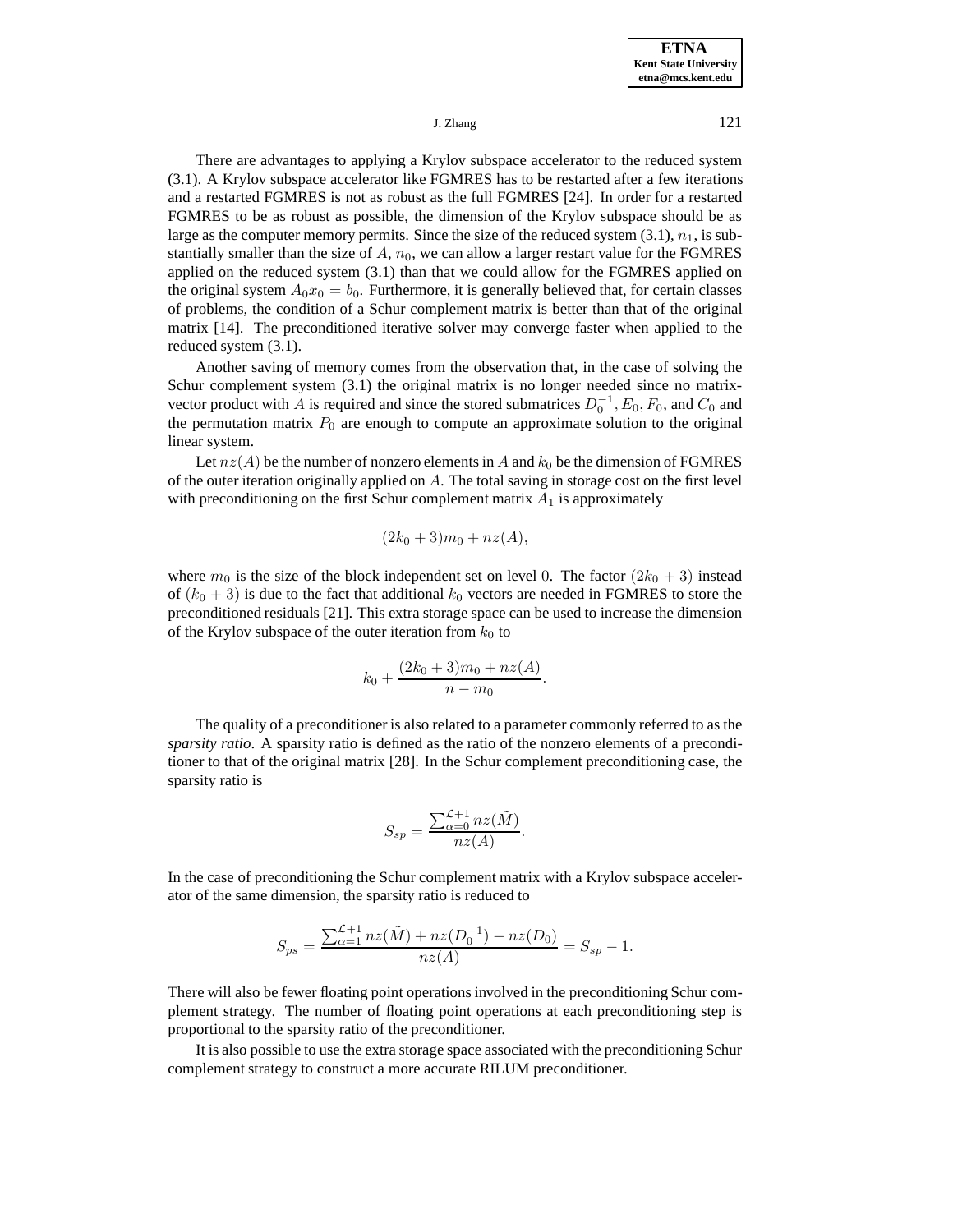**3.2. Stopping criteria.** As proposed in [40], the interlevel preconditioning processes can be stopped when the residual norm with respect to the linear system on level  $\alpha$  satisfies a certain stopping criterion. In practice, we should also set an upper bound for the maximum number of iterations allowed in an iteration process. The coarse level computations can be very complicated if many iterations are allowed on each level, since each iteration needs preconditioning processes on all coarser levels. In fact, the total number of preconditioning iterations can be quite large. Suppose a maximum of q iterations are allowed on level  $\alpha$ (except for the outer iterations on level 0), the total number of preconditioning iterations for one outer iteration is bounded by

$$
\sum_{\alpha=1}^{\mathcal{L}} q^{\alpha} = \frac{q(q^{\mathcal{L}}-1)}{q-1}.
$$

Of course, each iteration on a coarse level costs much less than the one on a finer level.

Numerical experiments in [40] show that too many coarse level iterations may result in an inefficient solver. There needs to be a mechanism to determine whether or not an iteration on a given level needs to be preconditioned by all coarser level iterations.

The preconditioning step associated with solving the preconditioned system (2.6) is usually realized in the form of solving

$$
\bar{A}_{\alpha}\bar{w}_{\alpha} = r_{\alpha},
$$

where  $r_{\alpha}$  is the current residual vector on level  $\alpha$ . An exact preconditioning would be equivalent to solving the linear system

$$
(3.3) \t\t A_{\alpha}w_{\alpha} = r_{\alpha}
$$

exactly.

PROPOSITION 3.1. Let  $w_{\alpha}$  be the solution of the exact preconditioning equation (3.3) *and*  $\tilde{w}_{\alpha}$  *be the approximate solution to the preconditioning equation (3.2) such that*  $\|\bar{w}_{\alpha} \tilde{w}_\alpha \leq \epsilon_\alpha$  for a given stopping criterion  $\epsilon_\alpha$  and any consistent norm  $\|\cdot\|$ , then the precondi*tioning error on level* α *is bounded by*

(3.4) 
$$
||w_{\alpha} - \tilde{w}_{\alpha}|| \le ||A_{\alpha}^{-1} - \bar{A}_{\alpha}^{-1}|| \, ||r_{\alpha}|| + \epsilon_{\alpha}.
$$

*Proof. i*. From Equations (3.2) and (3.3), we have

$$
\bar{w}_{\alpha} = \bar{A}_{\alpha}^{-1} r_{\alpha}
$$
 and  $w_{\alpha} = A_{\alpha}^{-1} r_{\alpha}$ .

It follows that

$$
\|w_{\alpha}-\bar{w}_{\alpha}\|=\|(A_{\alpha}^{-1}-\bar{A}_{\alpha}^{-1})r_{\alpha}\|\leq \|(A_{\alpha}^{-1}-\bar{A}_{\alpha}^{-1})\|\,\|r_{\alpha}\|.
$$

Hence,

$$
||w_{\alpha}-\tilde{w}_{\alpha}|| \leq ||w_{\alpha}-\bar{w}_{\alpha}|| + ||\bar{w}_{\alpha}-\tilde{w}_{\alpha}||
$$
  

$$
\leq ||A_{\alpha}^{-1}-\bar{A}_{\alpha}^{-1}|| ||r_{\alpha}|| + \epsilon_{\alpha}.
$$

 $\Box$ 

It can be seen from (3.4) that there is no need to have a small  $\epsilon_{\alpha}$  by solving (3.2) to a high accuracy if  $||A_\alpha^{-1} - \bar{A}_\alpha^{-1}||$  is large. The quantity  $||A_\alpha^{-1} - \bar{A}_\alpha^{-1}||$  is determined by the incomplete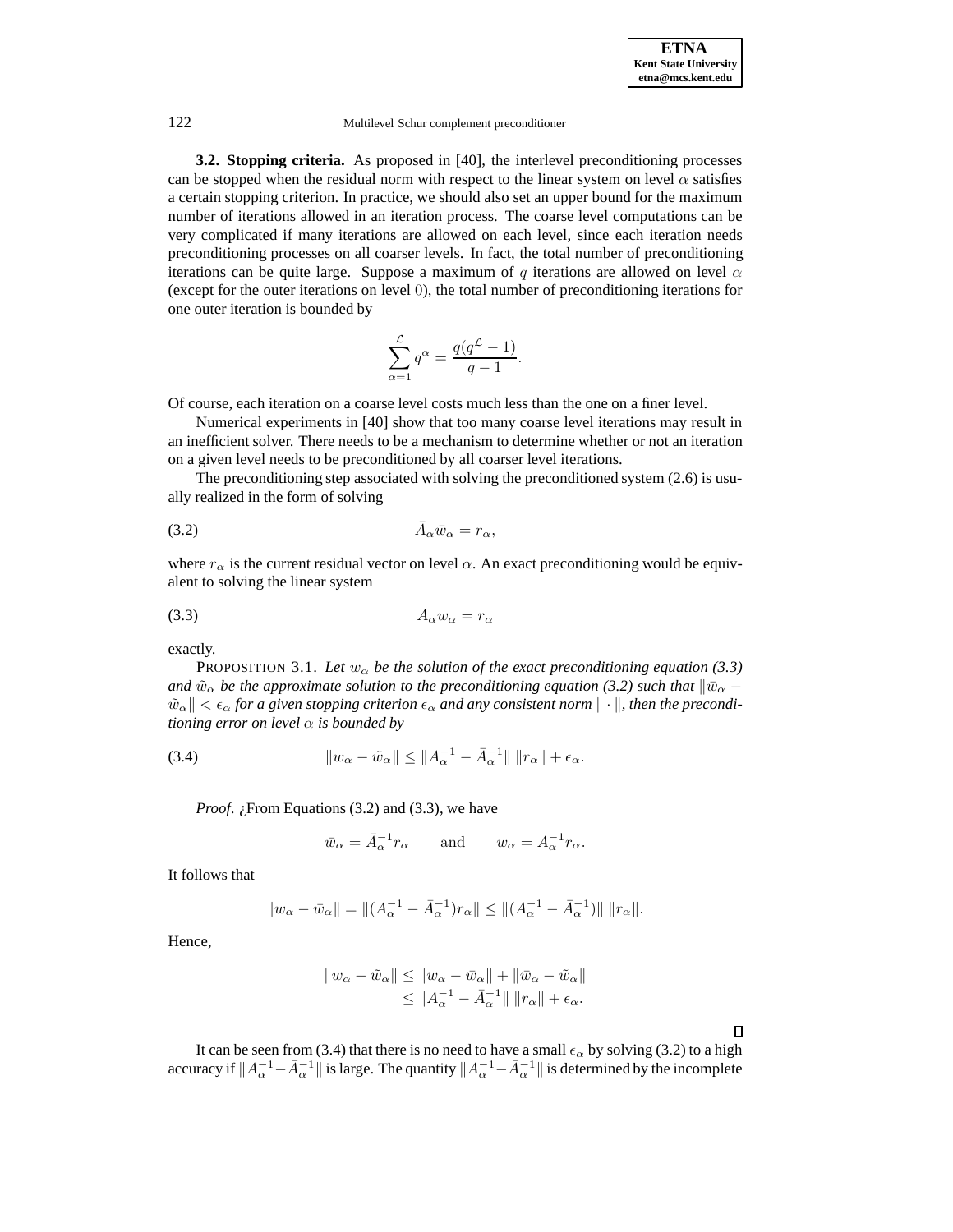factorization process and can be referred to as the *factorization error*. The factorization error is a function of  $\tau$  in the case of a single dropping strategy or a function of both  $\tau$  and p in the case of a double dropping strategy.  $\epsilon_{\alpha}$  is controlled by the coarser level iteration process on level  $\alpha + 1$  and can be viewed as the *iteration error*. Hence, the bound (3.4) implies that the accuracy of the preconditioner is controlled by both the factorization error and the iteration error. A high accuracy RILUM preconditioner can be obtained by achieving a high accuracy both in the factorization process and in the iteration process.

**3.3. Grid independent convergence rate.** In the case of the Schur complement preconditioning, the zeroth level exact preconditioner would be  $A$  (disregarding the permutation matrix  $P_0$ ) and the exact preconditioning solution would be

$$
w_0 = A^{-1}r_0.
$$

It is obvious that the factorization error on the 0th level is zero, since we form the exact Schur complement matrix in the preconditioning process. If the iterative solution process on the first level is solved to a certain fixed accuracy at each preconditioning step such that  $\|\bar{w}_0-\tilde{w}_0\|\leq \epsilon_0$  independently of the size of the matrix A, as it would be in an implementation with no limit on the number of coarse level iterations, the convergence rate of the outer Krylov subspace iteration is independent of the size of the matrix  $A$ . This is the nature of the grid independent convergence rate of RILUM with the Schur complement preconditioning strategy.

In the case of preconditioning Schur complement, we are actually solving  $A_1$ , which is then preconditioned by  $\overline{A}_1$ . Let the factorization error be  $||A_1^{-1} - \overline{A}_1^{-1}|| = \overline{\epsilon}_1(\tau)$  as a function of the dropping tolerance  $\tau$ , assuming a single dropping strategy is employed. Suppose that the preconditioning system  $\bar{A}_1\bar{w}_1 = r_1$  is solved to a certain fixed accuracy such that  $\|\bar{w}_1-\tilde{w}_1\| \leq \epsilon_1$ . Then the overall preconditioning error on the first level is bounded by

(3.5) 
$$
||w_1 - \tilde{w}_1|| \le ||b_1|| \bar{\epsilon}_1(\tau) + \epsilon_1.
$$

Since the factorization error  $\epsilon_1(\tau)$  is usually dependent on the size of the matrix A, the bound (3.5) implies that the first level preconditioner cannot yield a preconditioning accuracy that is independent of the size of the matrix A. In other words, the strategy of preconditioning Schur complement cannot yield a grid independent convergence rate in general. We summarize our findings in the following proposition.

PROPOSITION 3.2. *Suppose the first level preconditioning iteration process is solved to a fixed accuracy regardless of the number of iterations required on the subiteration processes. The Schur complement preconditioning strategy may yield a grid independent convergence rate while the preconditioning Schur complement strategy may not.*

Nevertheless, as indicated in our previous analyses, the preconditioning Schur complement strategy has the advantage of using less memory and performing fewer floating point operations in each iteration step. With the same factorization error and the same stopping criterion, the Schur complement preconditioning strategy tends to converge in a smaller number of iterations than the preconditioning Schur complement strategy does. On the other hand, the preconditioning Schur complement strategy will take less CPU time if its iteration number is not too large. As far as efficient computation is concerned, the preconditioning Schur complement strategy may be preferred under certain conditions.

In the worst case of the preconditioning Schur complement strategy, there is a potential problem of having too many iterations, since current iterative accelerators that allow variable preconditioners (like FGMRES) are usually implemented with a restarted version as stated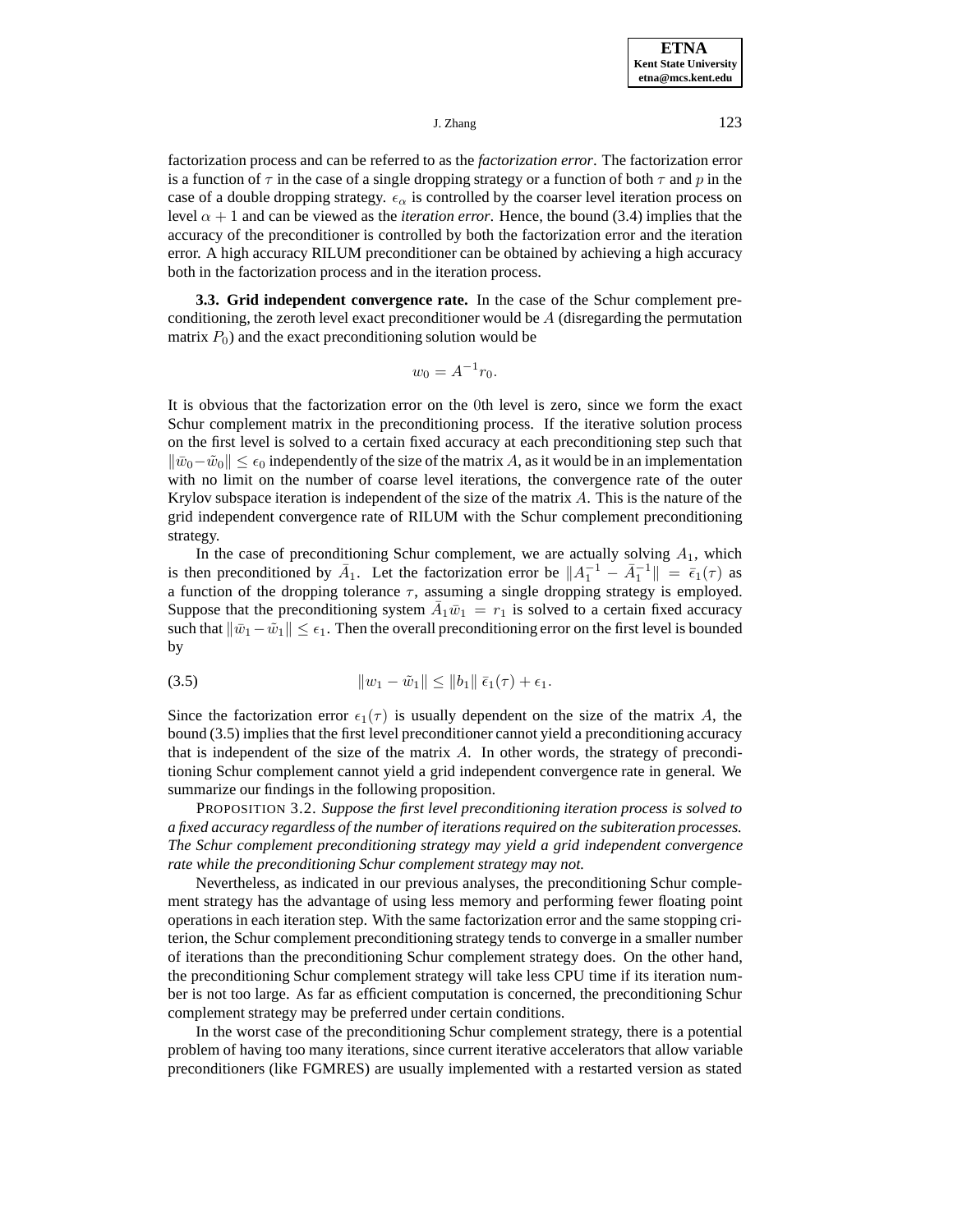previously. A restarted FGMRES may take even more iterations to converge or may stagnate. The potential gain in reducing floating point operations by solving a smaller system in the preconditioning Schur complement strategy may be lost if too many more iterations are needed. It is crucial to allocate the memory saved from using the preconditioning Schur complement strategy to allow a larger restart value for FGMRES to minimize the frequency of restart or to allow a more accurate preconditioner to be constructed.

**4. Numerical Experiments.** Various implementations of multilevel ILU preconditioning techniques (e.g., ILUM, BILUM, and BILUTM) have been described in detail in [23, 29, 30]. One significant difference between RILUM and BILUM (BILUTM) is that we had an outer iteration on the original system and several inner iterations on the coarse level systems. The preconditioner for the coarsest level system is the ILUT $(p, \tau)$  of Saad [23]. Unless otherwise explicitly indicated, we used the following default parameters for our preconditioned iterative solver: FGMRES(50) (FGMRES with a restart value of 50) was used as the outer iteration accelerator; the inner iterations on each coarse level used FGMRES(10); the maximum number of levels allowed was 10; i.e.,  $\mathcal{L} = 10$ .

All matrices were considered general sparse and any available structures were not exploited. The right-hand side was generated by assuming that the solution is a vector of all ones and the initial guess was a vector of some random numbers. The computations were terminated when the 2-norm of the residual was reduced by a factor of  $10^8$ . We also set an upper bound of 200 for the outer FGMRES iteration. The inner iterations on each coarse level satisfied convergence test if the 2-norm of the coarse level residual was reduced by a factor of 10; and a maximum of 10 iterations were allowed. The initial guesses of all inner iterations were reset to zero vectors before each round of iterations on a given level. The numerical experiments were conducted on a Silicon Graphics workstation using the Fortran 77 programming language.

In all tables with numerical results, "bsize" is the size of the uniform blocks, "iter" shows the number of outer FGMRES iteration, "prec" shows the CPU time in seconds for the preprocessing phase (preconditioner construction), "solu" shows the CPU time for the solution phase, "level" shows the number of actual levels of reduction, "spar" shows the sparsity ratio. The parameters  $\tau$  and p were used in the single or double dropping strategy.

We implemented RILUM with the strategy of forming the exact Schur complement action on each level during the preconditioning process. The preconditioning Schur complement strategy will be abbreviated as PreSch and the Schur complement preconditioning strategy as SchPre.

**4.1. Convection diffusion problem.** We first consider a convection diffusion problem

$$
(4.1) \t u_{xx} + u_{yy} - \text{Re}[x(x-1)(1-2y)u_x - y(y-1)(1-2x)u_y] = 0
$$

defined on the unit square. Here Re is the Reynolds number. Dirichlet boundary condition was assumed, but the linear systems used the artificially generated right-hand side as stated previously. We used the standard 5-point central difference discretization scheme and a fourth order 9-point compact finite difference discretization scheme [16]. The percentage of the rows with a diagonal dominance becomes smaller as Re increases [38, 36].

We first tested several sparse matrices arising from the 9-point finite difference discretization scheme. We refined the mesh size to see how the performances of the preconditioners were affected when the problem size was enlarged. The other parameters were fixed as  $Re = 1000$ , bsize  $= 30$ ,  $p = 30$ ,  $\tau = 0.05$ . The single dropping strategy was used for tests in this subsection. The test results are listed in Table 4.1.

The results in Table 4.1 confirm our analyses in Section 3.3. It shows that SchPre strategy yields a convergence rate that is independent of the problem size. It also shows that PreSch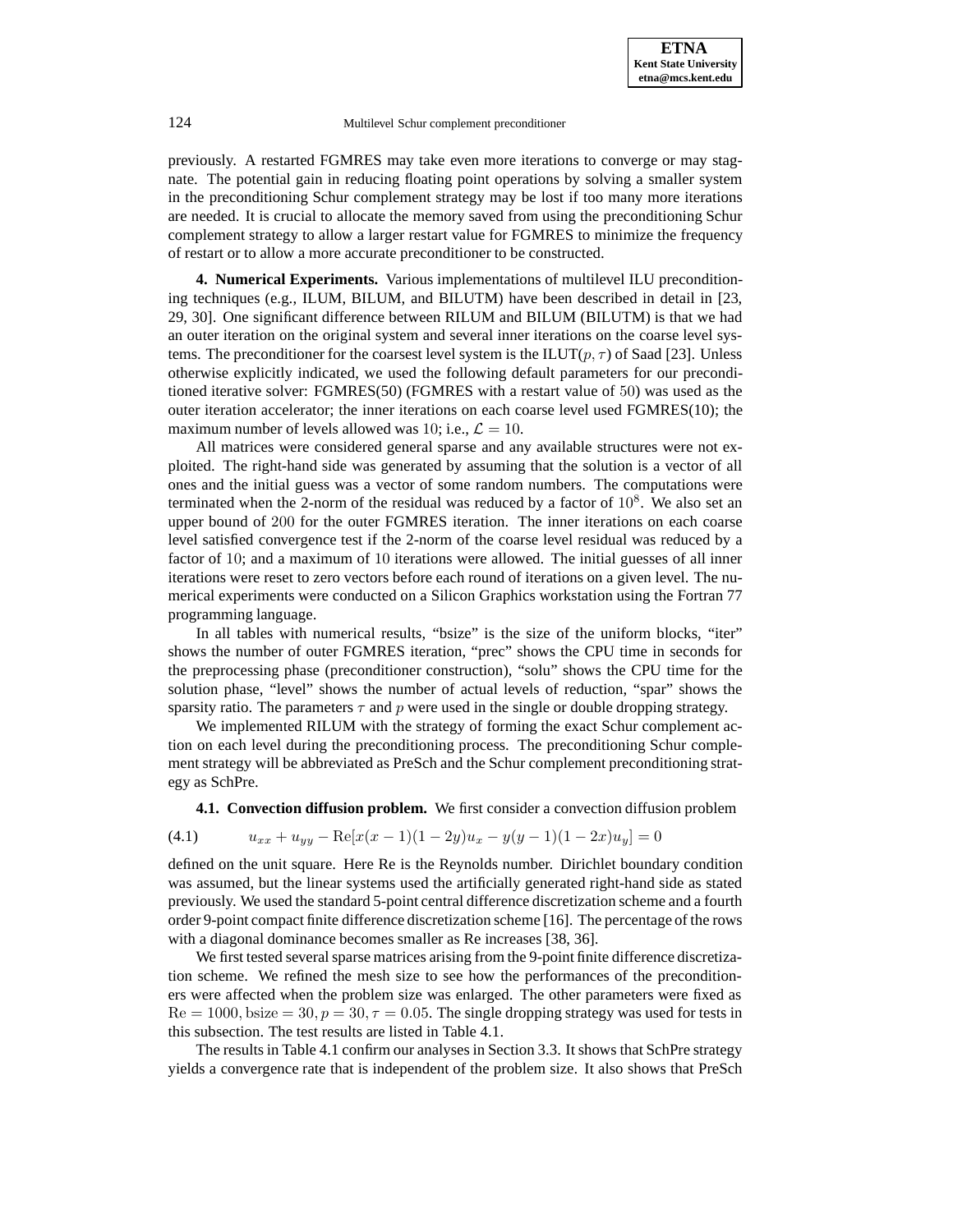TABLE 4.1

*Comparison of PreSch and SchPre for solving the convection diffusion problem with the 9-point finite difference discretization scheme and different mesh size.*

|       |       |      | PreSch |      | <b>SchPre</b> |       |      |  |
|-------|-------|------|--------|------|---------------|-------|------|--|
| h     | prec  | iter | solu   | spar | iter          | solu  | spar |  |
| 1/32  | 0.09  |      | 0.04   | 3.09 |               | 0.08  | 4.09 |  |
| 1/64  | 0.58  | 8    | 0.53   | 3.99 |               | 0.95  | 4.99 |  |
| 1/128 | 4.12  | 14   | 6.35   | 4.38 |               | 8.20  | 5.38 |  |
| 1/256 | 32.30 | 33   | 61.82  | 4.39 |               | 92.36 | 5.39 |  |

strategy does not usually converge independently of the problem size. However, in all cases listed in Table 4.1, PreSch took less CPU time to converge and used less memory space than SchPre did.

We did another test with a matrix arising from the 5-point central difference discretization of Equation (4.1) with Re = 1 and  $h = 1/201$ . We varied the dropping parameter  $\tau$ so that preconditioners with different accuracy were computed. The other parameters were fixed as bsize =  $20, p = 30$ . The results are shown in Figure 4.1. We note that when the accuracy of the incomplete factorization decreased, the iteration number of PreSch increased rapidly, while that of SchPre increased moderately. On the other hand, PreSch took less CPU time than SchPre did when FGMRES(50) did not restart. The situation was reversed when FGMRES(50) was restarted more than once for PreSch. When FGMRES(50) was restarted just once for PreSch and was not restarted for SchPre, both took about the same CPU time to converge. This test indicates that restarting FGMRES deteriorates the convergence severely. Frequently restarting FGMRES makes PreSch strategy unattractive. The test results agree with our analyses and comments made in previous sections.



FIG. 4.1. *Comparison of PreSch and SchPre with respect to the dropping parameter* τ *for solving a matrix from the* 5*-point central difference discretization scheme.*

We repeated our test without restarting FGMRES and used the same parameters as before. The results are depicted in Figure 4.2. This time PreSch took less CPU time than SchPre did for all but  $\tau = 0.8$ . Our observation is that preconditioning Schur complement strategy is viable when the incomplete factorization is accurate enough and the Krylov subspace accel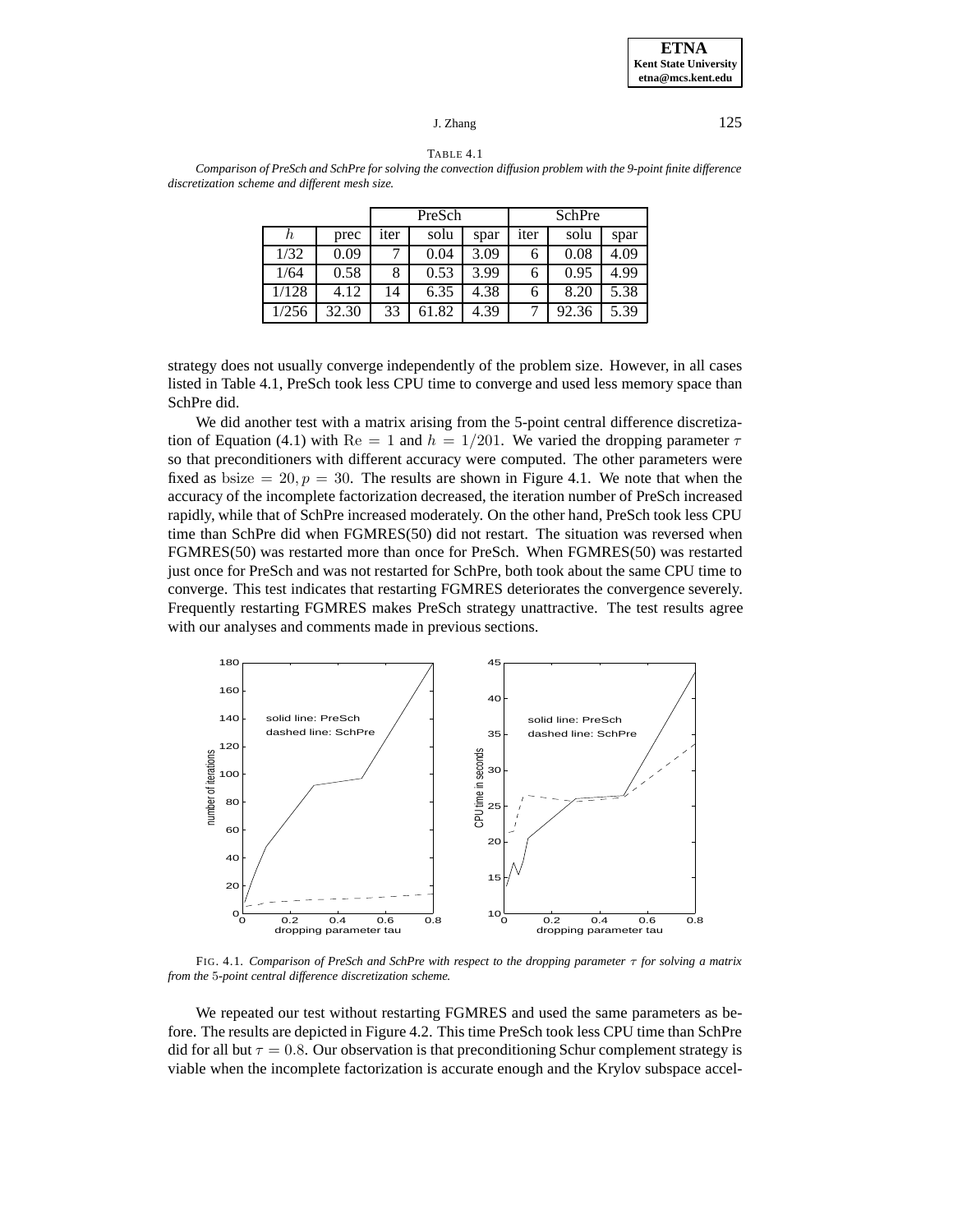erator does not have to be restarted frequently.

*discretization scheme and different Reynolds number.*



FIG. 4.2. *Comparison of PreSch and SchPre with respect to different dropping parameter* τ *for solving a matrix from the 5-point central difference discretization scheme. Full FGMRES was used in both cases.*

**4.2. Double dropping strategy.** For test results reported in this subsection, the double dropping strategy was used and a maximum number of 5 levels of reduction was allowed.

The parameter p was used to control the maximum number of nonzero elements in  $\bar{A}_{\alpha}$  on all levels. Table 4.2 tabulates the comparison of PreSch and SchPre for solving the matrices arising from the 9-point discretization of Equation 4.1 with  $h = 1/151$ . The other parameters used were bsize =  $40, \tau = 0.01$ .

|       |      |      | PreSch |      | SchPre |       |      |  |
|-------|------|------|--------|------|--------|-------|------|--|
| Re    | prec | iter | solu   | spar | iter   | solu  | spar |  |
| 0     | 6.26 | 40   | 10.16  | 3.97 |        | 12.85 | 4.97 |  |
|       | 6.24 | 40   | 9.99   | 3.96 |        | 12.94 | 4.96 |  |
| 10    | 6.19 | 39   | 9.80   | 3.95 | 7      | 12.76 | 4.95 |  |
| 100   | 6.23 | 49   | 12.31  | 3.98 | 9      | 17.69 | 4.98 |  |
| 1000  | 4.21 | 24   | 9.74   | 4.64 |        | 20.99 | 5.64 |  |
| 10000 | 6.32 | 9    | 7.40   | 4.21 | 5      | 9.19  | 5.21 |  |

TABLE 4.2 *Comparison of PreSch and SchPre for solving the convection diffusion problem with the 9-point finite difference*

The results in Table 4.2 show that the convergence rate of PreSch strategy was heavily affected by the Reynolds number. The convergence rate of SchPre strategy was only slightly affected by the variation of the Reynolds number. In all but one cases, PreSch used less CPU time than SchPre did to reach convergence. Note that for these tests, FGMRES was never restarted.

Next, we solved the UTM3060 matrix using PreSch and SchPre with different parameters. This matrix arises from a nuclear plasma modeling (tokamak) and is generated by P. Brown at the Lawrence Livermore National Laboratory. The matrix has 3060 unknown and 42211 nonzero elements.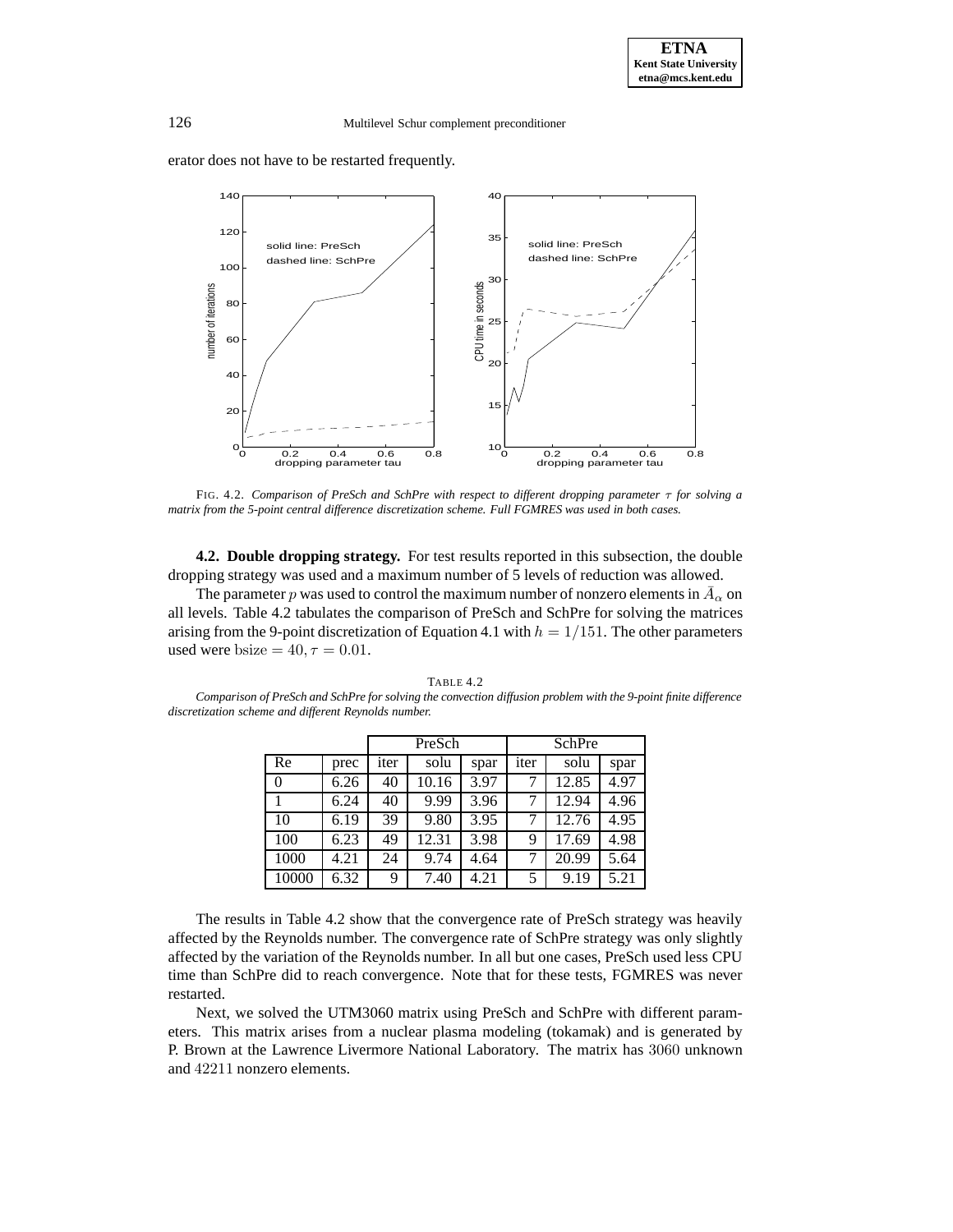

TABLE 4.3 *Comparison of PreSch and SchPre for solving the UTM3060 matrix with the double dropping strategy and* 5 *levels of reduction.*

|                |        |       |      | PreSch |       |      | SchPre |        |      |  |
|----------------|--------|-------|------|--------|-------|------|--------|--------|------|--|
| $\mathfrak{p}$ | $\tau$ | bsize | prec | iter   | solu  | spar | iter   | solu   | spar |  |
| 40             | 0.01   | 80    | 1.20 | 25     | 10.55 | 6.26 | 9      | 28.19  | 7.26 |  |
| 40             | 0.01   | 50    | 1.29 | 20     | 14.21 | 5.55 | 8      | 48.54  | 6.55 |  |
| 40             | 0.01   | 30    | 1.27 | 15     | 60.80 | 5.01 | 7      | 148.57 | 6.01 |  |
| 60             | 0.01   | 80    | 1.48 | 15     | 9.44  | 7.14 | 8      | 25.80  | 8.14 |  |
| 60             | 0.01   | 50    | 1.68 | 16     | 27.17 | 6.43 | 7      | 73.44  | 7.43 |  |
| 60             | 0.01   | 30    | 1.68 | 14     | 32.95 | 6.08 | 7      | 69.41  | 7.08 |  |
| 60             | 0.001  | 80    | 2.37 | 15     | 12.30 | 8.41 | 8      | 26.84  | 9.41 |  |
| 60             | 0.001  | 50    | 2.33 | 14     | 48.84 | 7.74 | 7      | 123.47 | 8.74 |  |
| 60             | 0.001  | 30    | 2.38 | 12     | 76.58 | 7.74 | 7      | 191.00 | 8.74 |  |

Based on the results presented in Table 4.3, we can see that the convergence rate of SchPre strategy is not much affected by the variation of the parameters, but the computational cost is. It seems that large size blocks help both PreSch and SchPre reduce computational cost (CPU time), although the memory cost (sparsity ratio) is increased slightly. It is very interesting to note that, for this test problem, smaller  $\tau$  values and larger p values, which are supposed to yield a more accurate preconditioner, did not produce better results.

**4.3. More tests.** Further, we compared the two RILUM implementation strategies using a few sparse matrices downloaded online either from the Matrix Market of the National Institute of Standards and Technology<sup>2</sup> or from the University of Florida sparse matrix collection [11]. <sup>3</sup> Many of these matrices have been used in various tests of sparse iterative solvers [22, 24, 29].

For this set of tests, we used the same parameters for all matrices. The parameters were chosen as bsize  $= 50, \tau = 0.1, p = 30$ . At most 5 levels of reduction were allowed and the single dropping strategy was used. The test results are listed in Table 4.4. The sparsity ratios reported in Table 4.4 are for the PreSch strategy. The corresponding sparsity ratios for the SchPre strategy would be "spar  $+1$ ". We find that, except for solving the SAYLR4 matrix, PreSch strategy took less CPU time to converge than SchPre strategy did for solving all other matrices. Once again, the test results reinforce our observations made earlier that the PreSch strategy is computationally more efficient.

**4.4. Coarse level iterations.** Finally, we tested the two implementation strategies to solve the SAYLR4 and UTM1700b matrices with different number of coarse level iterations. In the experiments reported previously, the maximum number of coarse level iterations on all levels is 10. One iteration on a given level will be preconditioned by at most 10 iterations on a coarser level (or until the 2-norm residual on the level in question is reduced by 10 orders of magnitude) and so on. In the current test, we fixed all other parameters as level  $= 5$ , bsize  $=$  $20, \tau = 0.1, p = 30$  and a single dropping strategy was used. The test results are given in Table 4.5. Based on our test results, we can say that too many iterations on coarse levels do not yield efficient computational schemes, although the numbers of outer iterations are usually smaller for larger number of inner iterations. On the other hand, too few inner iterations do

<sup>2</sup>http://math.nist.gov/MatrixMarket.

<sup>3</sup>http://www.cise.ufl.edu/∼davis/sparse.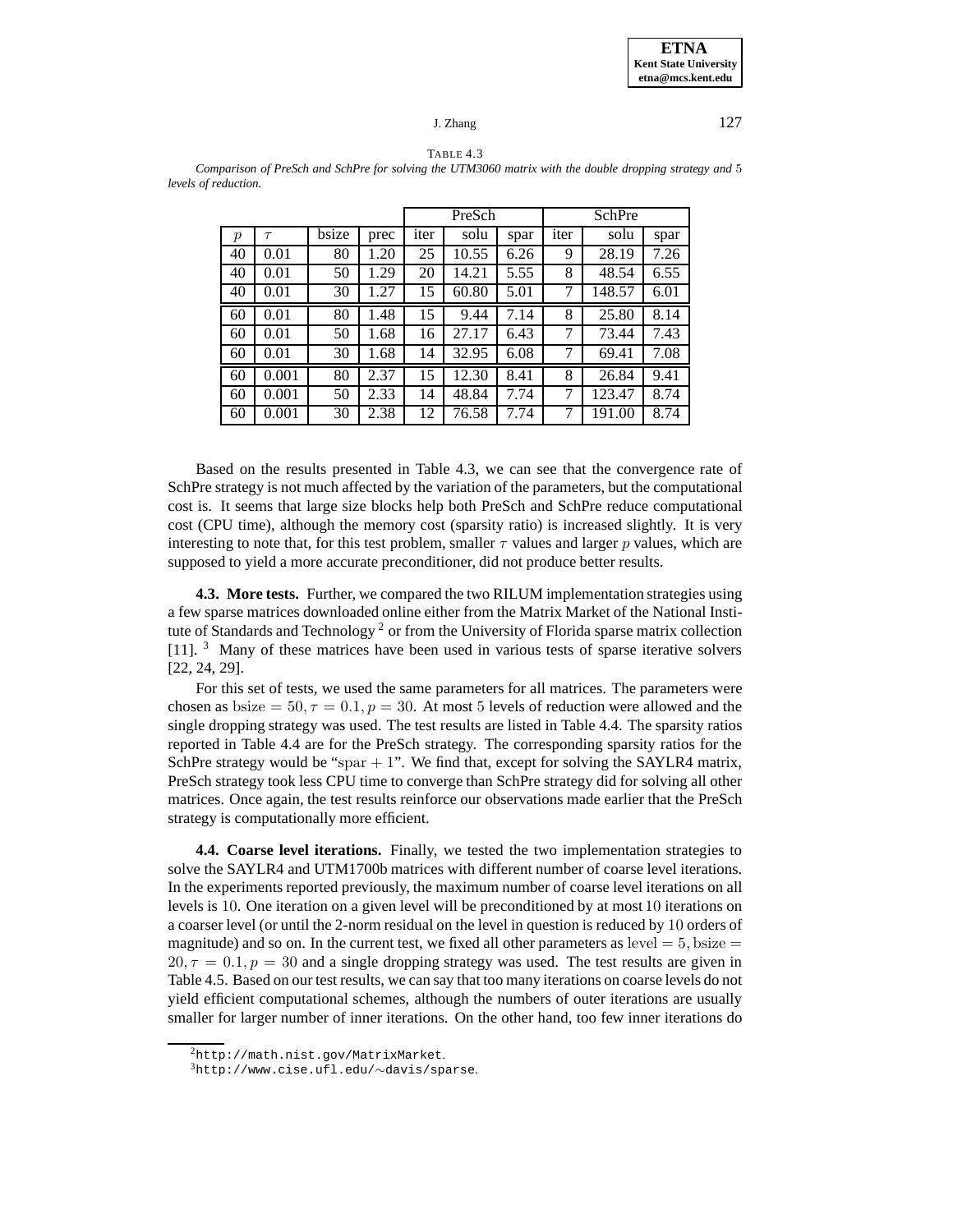|                 |         |         | PreSch |      |                | SchPre |      |       |
|-----------------|---------|---------|--------|------|----------------|--------|------|-------|
| Matrix          | order   | nonzero | prec   | spar | iter           | solu   | iter | solu  |
| ORSIRR11        | 1 0 3 0 | 6858    | 0.09   | 4.77 | 25             | 0.17   | 7    | 0.24  |
| RAEFSKY1        | 3 2 4 2 | 294 276 | 20.31  | 4.27 | 11             | 17.67  | 6    | 38.76 |
| RAEFSKY2        | 3 2 4 2 | 294 276 | 27.89  | 4.27 | 10             | 37.45  | 7    | 76.42 |
| RAEFSKY5        | 6316    | 168 658 | 1.23   | 0.70 | $\mathfrak{D}$ | 0.23   | 4    | 0.65  |
| RAEFSKY6        | 3402    | 137845  | 0.83   | 0.47 | 3              | 0.19   | 4    | 0.42  |
| SAYLR3          | 1 0 0 0 | 3 7 5 0 | 0.08   | 8.84 | 11             | 0.12   | 6    | 0.19  |
| SAYLR4          | 3 5 6 4 | 22 3 16 | 0.29   | 5.16 | 90             | 2.02   | 8    | 1.50  |
| SHERMAN1        | 1 000   | 3 7 5 0 | 0.08   | 8.84 | 11             | 0.12   | 6    | 0.21  |
| SHERMAN3        | 5 0 0 5 | 20 033  | 0.69   | 8.61 | 21             | 3.23   | 7    | 6.42  |
| SHERMAN4        | 1 1 0 4 | 3786    | 0.08   | 6.83 | 9              | 0.05   | 6    | 0.01  |
| <b>UTM1700b</b> | 1 700   | 21 509  | 0.36   | 3.79 | 44             | 9.05   | 25   | 47.20 |
| WATT2           | 1 856   | 11 550  | 0.34   | 8.49 | 30             | 0.60   |      | 0.94  |

TABLE 4.4 *Comparison of PreSch and SchPre for solving general sparse matrices.*

not provide sufficient preconditioning effect and the outer iterations do not converge within the maximum number of iterations allowed. As far as computational efficiency is concerned, the number of inner iterations should be just slightly more than what is sufficient to guarantee convergence. Nevertheless, more inner iterations usually make the preconditioned iterative solvers more robust to reduce the possibility of no convergence.

TABLE 4.5

*Comparison of PreSch and SchPre for solving the SAYLR4 and UTM1700b matrices with different number of coarse level iterations.*

|                | SAYLR4 |      |        |      | UTM1700b |        |        |        |  |  |
|----------------|--------|------|--------|------|----------|--------|--------|--------|--|--|
|                | PreSch |      | SchPre |      |          | PreSch | SchPre |        |  |  |
| inner-iter     | iter   | solu | iter   | solu | iter     | solu   | iter   | solu   |  |  |
| 1              |        |      |        |      |          |        |        |        |  |  |
| $\overline{c}$ |        |      |        |      |          |        |        |        |  |  |
| 3              |        |      | 86     | 4.91 |          |        |        |        |  |  |
| 4              | 189    | 4.37 | 30     | 2.48 | 177      | 21.58  | 152    | 51.63  |  |  |
| 5              | 95     | 2.52 | 17     | 1.82 | 75       | 21.29  | 60     | 69.96  |  |  |
| 6              | 93     | 2.78 | 14     | 1.95 | 50       | 28.87  | 45     | 128.12 |  |  |
| 7              | 92     | 3.15 | 12     | 2.02 | 37       | 33.91  | 23     | 119.97 |  |  |
| 8              | 92     | 3.23 | 11     | 2.22 | 34       | 35.19  | 21     | 156.65 |  |  |
| 9              | 70     | 2.45 | 10     | 2.20 | 35       | 33.55  | 19     | 153.19 |  |  |
| 10             | 89     | 3.13 | 10     | 2.40 | 34       | 32.23  | 15     | 139.21 |  |  |
| 11             | 89     | 3.18 | 10     | 2.66 | 35       | 33.50  | 13     | 130.35 |  |  |
| 12             | 89     | 3.20 | 9      | 2.54 | 35       | 33.29  | 13     | 122.27 |  |  |

**5. Concluding Remarks.** We have proposed a new implementation strategy within the general framework of multilevel recursive ILU preconditioning techniques (RILUM) for solving general sparse matrices. This strategy is based on an implementation introduced in [40] to form the exact Schur complement action in the preconditioning process. The new strategy abandons the original outer Krylov subspace iteration and solves the first level Schur com-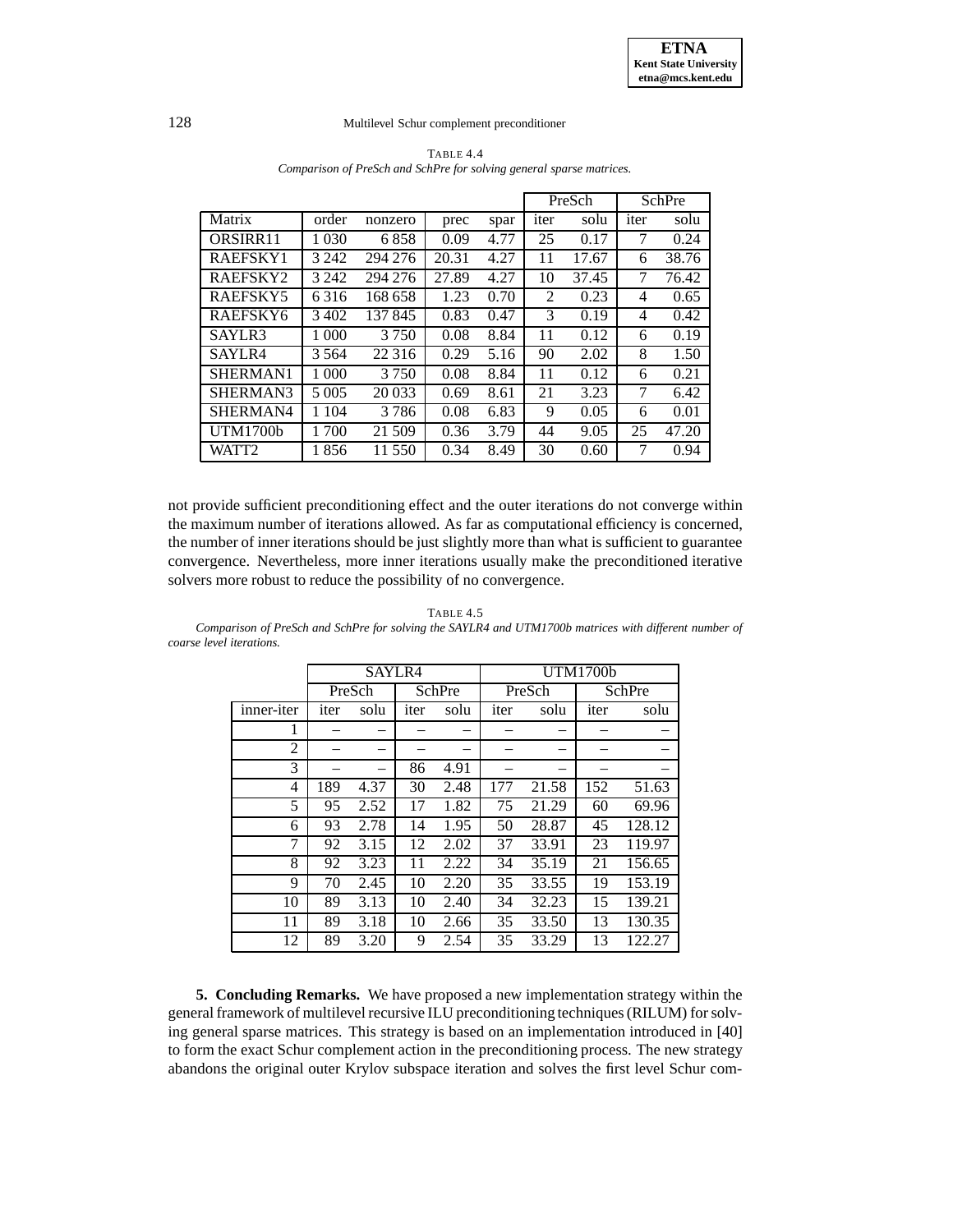**ETNA Kent State University etna@mcs.kent.edu**

 $J. Zhang$   $129$ 

plement matrix. The Krylov subspace iteration on the first level Schur complement matrix is further preconditioned by the lower level RILUM.

Analyses on the new implementation strategy, which is referred to as the preconditioning Schur complement (PreSch) strategy, show that the PreSch strategy can save significant amount of memory space and can lower the sparsity ratio of RILUM by 1, provided that the preconditioner is accurate enough.

Numerical results show that PreSch strategy does not usually yield a grid independent convergence rate. It can nevertheless reduce the CPU timings significantly, comparing to the standard implementation with the Schur complement preconditioning strategy. However, the number of iterations of the PreSch strategy is usually large which entails more restarts of FGMRES if the incomplete factorization is not accurate enough. Frequent restart of FGM-RES may render the PreSch strategy inefficient.

Another possible implementation strategy for RILUM is to use a domain based multilevel block ILU factorization (BILUTM) [30], in which the individual blocks are factored by an ILUT strategy. This implementation strategy has been preliminarily reported by Saad and Suchomel [27]. However, as we mentioned in [40], the RILUM implementation based on BILUTM strategy may not yield a grid independent convergence rate, since the first level factorization of BILUTM is not exact. It may also be impossible to implement a *preconditioning Schur complement strategy* as discussed in this paper with the BILUTM implementation due to the same reason (inexact factorization). On the other hand, RILUM based on BILUTM implementation may be more suitable for very large blocks. In this case, the approximate Schur complement matrices on all levels are stored and are used in the preconditioning process.

Maybe the most efficient implementations of RILUM are yet to be found. The relation among preconditioning error and factorization error and iteration error has been addressed qualitatively in Proposition 3.1. But we have not found a practical implementation that will automatically determine the iteration accuracy based on the factorization accuracy. This and other issues are to be investigated in our ongoing research on multilevel recursive ILU preconditioning techniques.

#### REFERENCES

- [1] O. AXELSSON AND M. NEYTCHEVA, *Algebraic multilevel iteration method for Stieltjes matrices*, Numer. Linear Algebra Appl., 1 (1994), pp. 216–236.
- [2] O. AXELSSON AND P. S. VASSILEVSKI, *Algebraic multilevel preconditioning methods. I*, Numer. Math., 56 (1989), pp. 157–177.
- [3] R. E. BANK AND R. K. SMITH, *The incomplete factorization multigraph algorithm*, SIAM J. Sci. Comput., 20 (1999), pp. 1349–1364.
- [4] R. E. BANK AND C. WAGNER, *Multilevel ILU decomposition*, Numer. Math., 82 (1999), pp. 543–576.
- [5] E. F. F. BOTTA AND F. W. WUBS, *Matrix renumbering ILU: an effective algebraic multilevel ILU preconditioner for sparse matrices*, SIAM J. Matrix Anal. Appl., 20 (1999), pp. 1007–1026.
- [6] D. BRAESS, *Towards algebraic multigrid for elliptic problems of second order*, Computing, 55 (1995), pp. 379–393.
- [7] C. I. W. BRAND, *An incomplete-factorization preconditioning using red-black ordering*, Numer. Math., 61 (1992), pp. 433–454.
- [8] A. BRANDT, S. MCCORMICK, AND J. RUGE, *Algebraic multigrid (AMG) for sparse equations*, in Sparsity and Its Applications (Loughborough 1983), D. J. Evans, ed., Cambridge, 1985, Cambridge Univ. Press, pp. 257–284.
- [9] W. L. BRIGGS, *A Multigrid Tutorial*, SIAM, Philadelphia, PA, 1987.
- [10] Q. S. CHANG, Y. S. WONG, AND H. Q. FU, *On the algebraic multigrid method*, J. Comput. Phys., 125 (1996), pp. 279–292.
- [11] T. DAVIS, *University of Florida sparse matrix collection*, NA Digest, 97 (1997).
- [12] E. F. D'AZEVEDO, F. A. FORSYTH, AND W. P. TANG, *Ordering methods for preconditioned conjugate gradient methods applied to unstructured grid problems*, SIAM J. Matrix Anal. Appl., 13 (1992), pp. 944– 961.